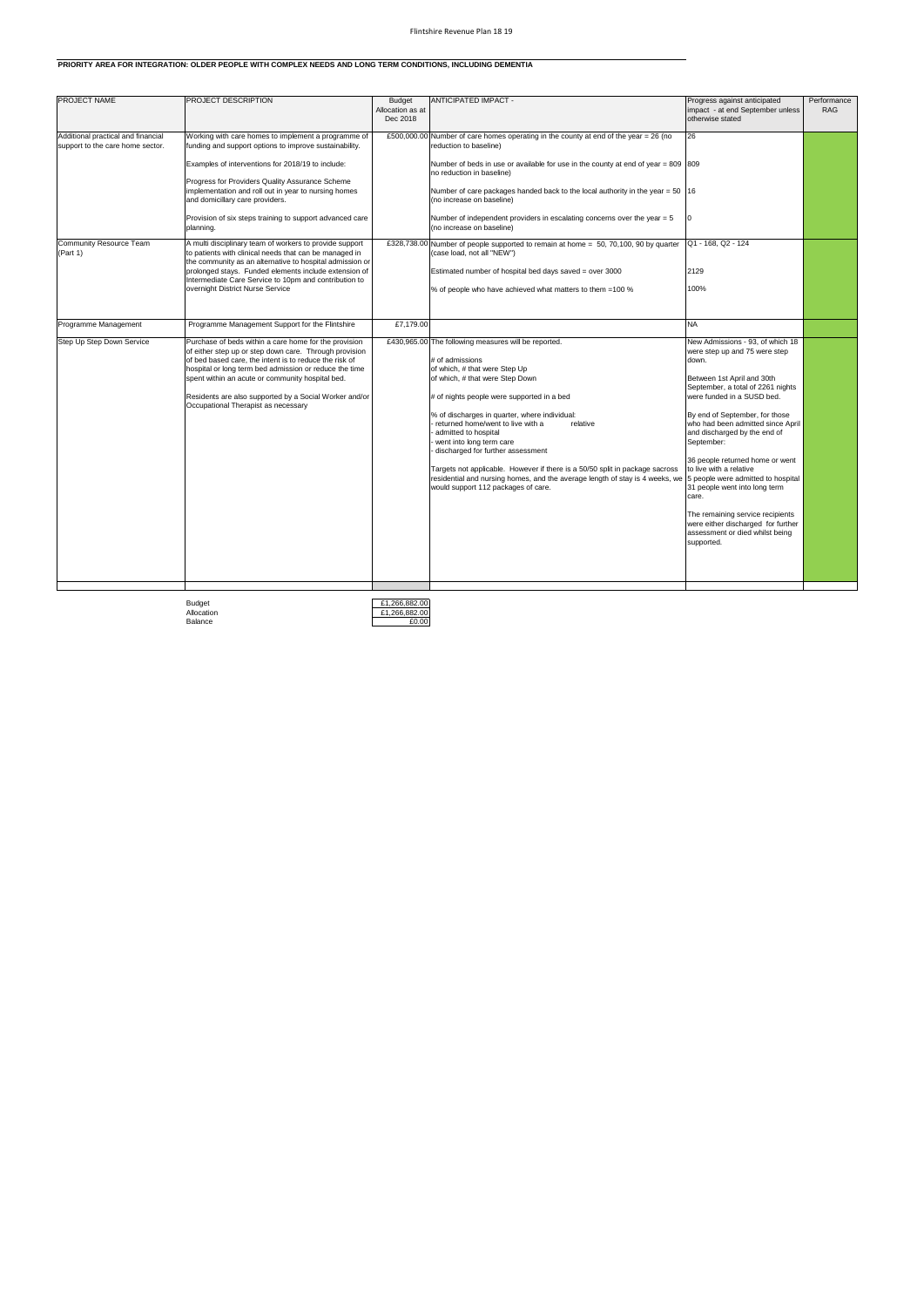|                                                                                         | PRIORITY AREA FOR INTEGRATION: PEOPLE WITH LEARNING DISABILITIES AND CHILDREN WITH COMPLEX NEEDS, CARERS                                                                                                                                                                                                                                                                                                          |                                |                                                                                                                                                                  |                                                                                                                                 |                                                                                         |
|-----------------------------------------------------------------------------------------|-------------------------------------------------------------------------------------------------------------------------------------------------------------------------------------------------------------------------------------------------------------------------------------------------------------------------------------------------------------------------------------------------------------------|--------------------------------|------------------------------------------------------------------------------------------------------------------------------------------------------------------|---------------------------------------------------------------------------------------------------------------------------------|-----------------------------------------------------------------------------------------|
| <b>PROJECT NAME</b>                                                                     | <b>PROJECT DESCRIPTION</b>                                                                                                                                                                                                                                                                                                                                                                                        | <b>Budget</b><br>Allocation as | ANTICIPATED IMPACT - outcomes achieved<br>in 17/18 to be used as baseline targets unless<br>at Dec 2018   specified otherwise                                    | Progress against<br>anticipated impact -<br>at end September<br>unless otherwise<br>stated                                      | Performance RAG                                                                         |
| Community<br>Resource Team<br>(Part 2)                                                  | A multi disciplinary team of workers to provide support to<br>patients with clinical needs that can be managed in the<br>community as an alternative to hospital admission or<br>prolonged stays. Funded elements include extension of<br>Intermediate Care Service to 10pm and contribution to<br>overnight District Nurse Service                                                                               |                                | £146,262 Reported under OP tab                                                                                                                                   |                                                                                                                                 |                                                                                         |
| <b>Diana Service</b>                                                                    | The project provides additional nursing and HCSW<br>hours to children with complex / life limiting medical<br>conditions to keep them at home in their own<br>communities in response to fluctuating needs                                                                                                                                                                                                        | £13,500                        | 3287389                                                                                                                                                          | 10<br>85<br>0                                                                                                                   |                                                                                         |
| <b>Multifactoral Risk</b>                                                               | Funded service for 2 x 0.5 WTE Technical Instructors                                                                                                                                                                                                                                                                                                                                                              |                                |                                                                                                                                                                  |                                                                                                                                 | 206 Staff vacancy                                                                       |
| Assessment for the<br>management and<br>prevention of falls.                            | Band 4, supported by an experienced Physiotherapist<br>(funded at one hour per week, Band 7), to undertake<br>Multifactorial Risk Assessments for older people living<br>within the community in line with the evidence based<br>North Wales Falls Prevention Service model.                                                                                                                                      |                                | £28,622 $\#$ of multifactoral risk assessments completed<br>$= 363$                                                                                              |                                                                                                                                 | currently being filled -<br><b>RAG status</b><br>anticipated to be<br>restored to GREEN |
| for adults with a<br>disability.                                                        | Progression Service   A team of multi disciplinary professionals to support<br>people with disabilities in their own homes to learn new<br>skills and become more independent so they rely less of<br>staff support                                                                                                                                                                                               | £50,288                        | 430965                                                                                                                                                           | 44                                                                                                                              |                                                                                         |
|                                                                                         |                                                                                                                                                                                                                                                                                                                                                                                                                   |                                |                                                                                                                                                                  | To be reported at<br>year end due to<br>length of time in<br>service                                                            |                                                                                         |
|                                                                                         |                                                                                                                                                                                                                                                                                                                                                                                                                   |                                |                                                                                                                                                                  | 29%<br>To be reported at<br>year end due to<br>length of time in<br>service                                                     |                                                                                         |
| Third Sector SPOA<br>Coordinator                                                        | Provision of information, signposting and referrals to<br>support available in the third sector and community; with<br>the aim of maintaining independence and improving<br>wellbeing.                                                                                                                                                                                                                            |                                | £28,036 # of NEW CASES = 301                                                                                                                                     | 164                                                                                                                             |                                                                                         |
| Targetted<br>intervention for<br>children with<br>complex needs                         | Additional targetted social worker capacity to support<br>children and young people with complex needs and their<br>families.                                                                                                                                                                                                                                                                                     |                                | £45,227 $\#$ of new referrals per quarter - NEW<br>Total # on caseload at end of quarter - Approx<br>20 per quarter<br>% of children who achieve what matters to | 308<br>Q1 - 23. Q2 - 19<br>Q1-95%, Q2 - 90%                                                                                     |                                                                                         |
| <b>Repatriation &amp;</b><br>Prevention (RAP)                                           | 3 service elements to support children and young people<br>with complex needs (and their families) closer to home.<br>A third sector provider is contracted to provide:<br>1. Rehabilitation and therapeutic support<br>2. Provision of solutions to prevent family breakdown<br>and/or escalation of need leading in risk of out of county<br>placement<br>The third element is led by FCC to increase fostering |                                | them - NFW<br>£250,000 No of people supported (NEW CASES)                                                                                                        | 20 new referrals<br>have been made<br>and accepted into<br>the service in<br>laddition to the<br>ongoing workload<br>from 17/18 |                                                                                         |
|                                                                                         | capacity fo RAP children to provide respite for families<br>(often foster carers themselves)                                                                                                                                                                                                                                                                                                                      |                                |                                                                                                                                                                  |                                                                                                                                 |                                                                                         |
| Dementia Project<br>(Community)<br>Worker - balance<br>figure across<br>programmes only | See DAP Additional Pot tab for detail as moved to<br>alternative funding stream                                                                                                                                                                                                                                                                                                                                   | £13,516.00                     |                                                                                                                                                                  | <b>NA</b>                                                                                                                       |                                                                                         |
| <b>Hoarding Service</b>                                                                 | Intensive practical and emotional support to adults with<br>hoarding tendencies or behaviours resulting from                                                                                                                                                                                                                                                                                                      |                                | £30,603 $\#$ of people supported in the year as an active<br>$case = 20$                                                                                         | 28 by Q2                                                                                                                        |                                                                                         |
|                                                                                         | chaotic lifestyles and/or mental health. Creating safer<br>homes, improving wellbeing and diminishing impact on<br>local services including NHS.                                                                                                                                                                                                                                                                  |                                | % of people who achieve what matters to them To be reported at<br>$=100\%$                                                                                       | year end                                                                                                                        |                                                                                         |

| <b>Budget</b> | £606.054 |
|---------------|----------|
| Allocation    | £606.054 |
| Balance       |          |